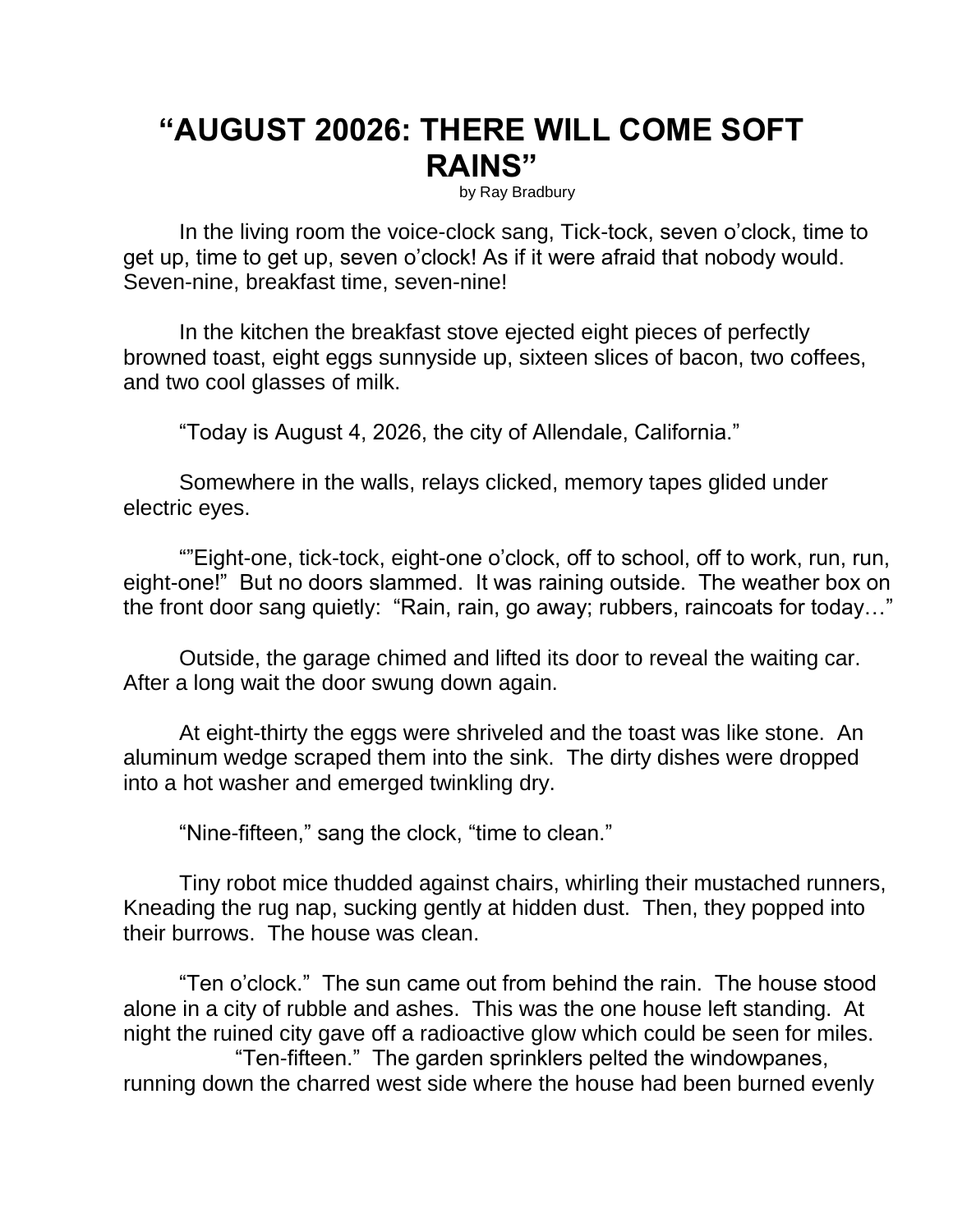free of its white paint. The entire west face of the house was black, save for five places. Here the silhouette in paint of a man mowing a lawn. Here, as in a photograph, a woman bent to pick flowers. Still farther over, their images burned on wood in one titanic instant, a small boy, hands flung into the air; higher up, the image of a thrown ball, and opposite him a girl, hand raised to catch a ball which never came down.

The five spots of paint  $-$  the man, the woman, the children, the ball  $$ remained. The rest was a think charcoaled layer.

"Twelve noon."

A dog whined on the front porch.

The front door recognized the dog voice and opened. The dog, once huge and fleshy, but now gone to bone and covered with sores, moved in and through the house, tracking mud.

The dog frothed at the mouth, ran wildly in circles, biting at its tail, spun in a frenzy, and died. It lay in the parlor for an hour.

"Two-fifteen."

The dog was gone.

In the cellar, the incinerator glowed suddenly and a whirl of sparks leaped up the chimney.

"Two thirty-five."

Bridge tables sprouted from patio walls. Playing cards fluttered. Martinis manifested while music played.

But the tables were silent and the cards untouched.

At four o'clock the tables folded back through the paneled walls.

"Four-thirty."

The nursery walls glowed.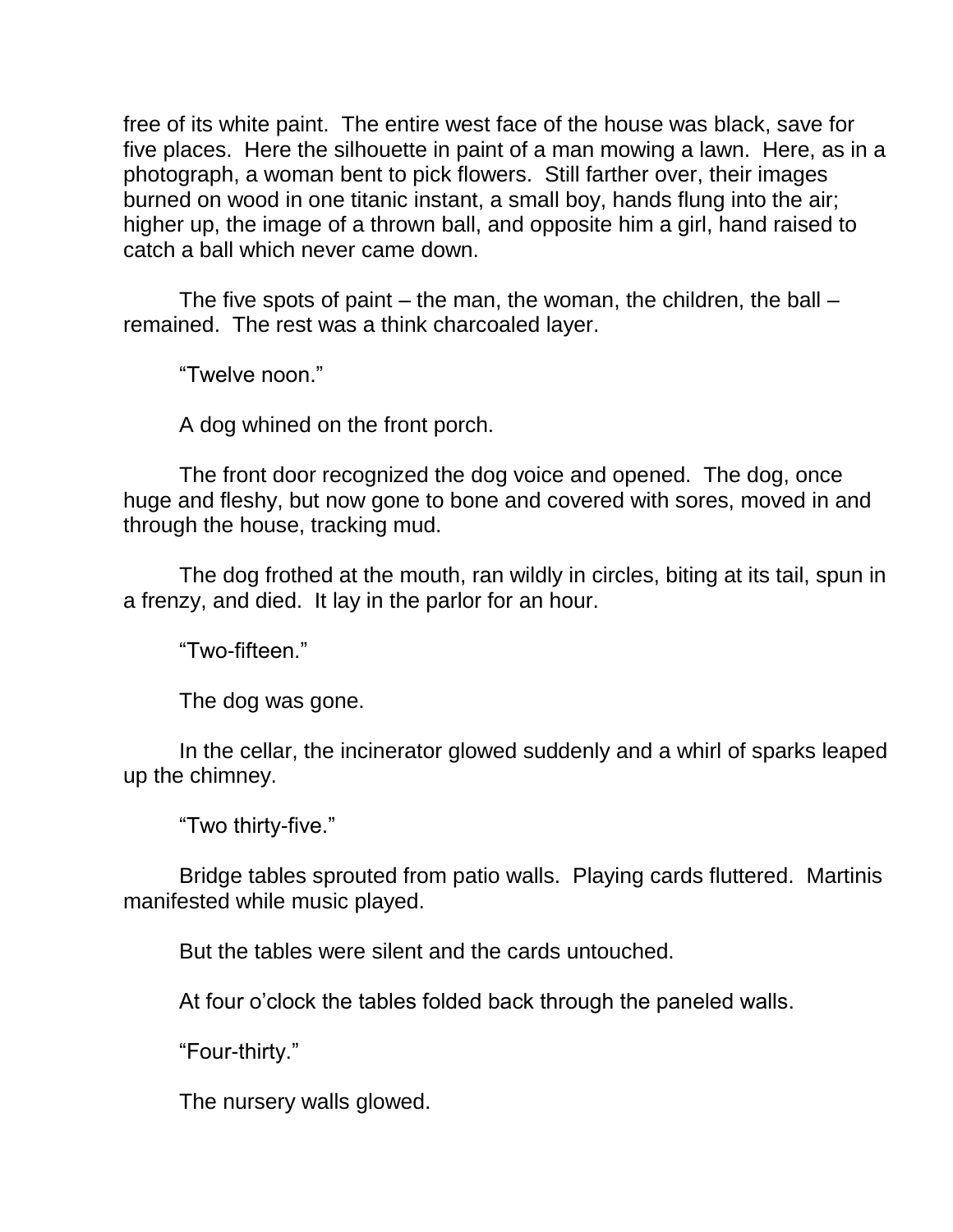Animals took shape: yellow giraffes, blue lions, pink antelopes, lilac panthers. Hidden films clocked through well-oiled sprockets, and the glas walls lived. It was the children's hour.

"Six, seven, eight o'clock." The dinner dishes manipulated like magic tricks, and in the study a click.

"Nine-five." A voice spoke from the study ceiling:

"Mrs. McClellan, which poem would you like this evening?"

The house was silent.

The voice said at last, "Since you express no preference, I shall select a poem at random." "Sara Teasdale. As I recall, your favorite…

> "There will come soft rains and the smell of the ground, And swallows circling with their shimmering sound;

And frogs in the pools singing at night, And wild plum trees in tremulous white;

Robins will wear their feathery fire, Whistling their whims on a low fence-wire;

And not one will know of the war, not one Will care at last when it is done,

Not one would mind, neither bird nor tree If mankind perished utterly;

And Spring herself, when she woke at dawn Would scarcely know that we were gone.

At ten o'clock a falling tree bough crashed through the kitchen window shattering cleaning solvent over the stove. The room was ablaze in an instant.

"Fire!" screamed a voice. Water pumps shot water from the ceilings while the voices took it up in chorus: "Fire, fire, fire!"